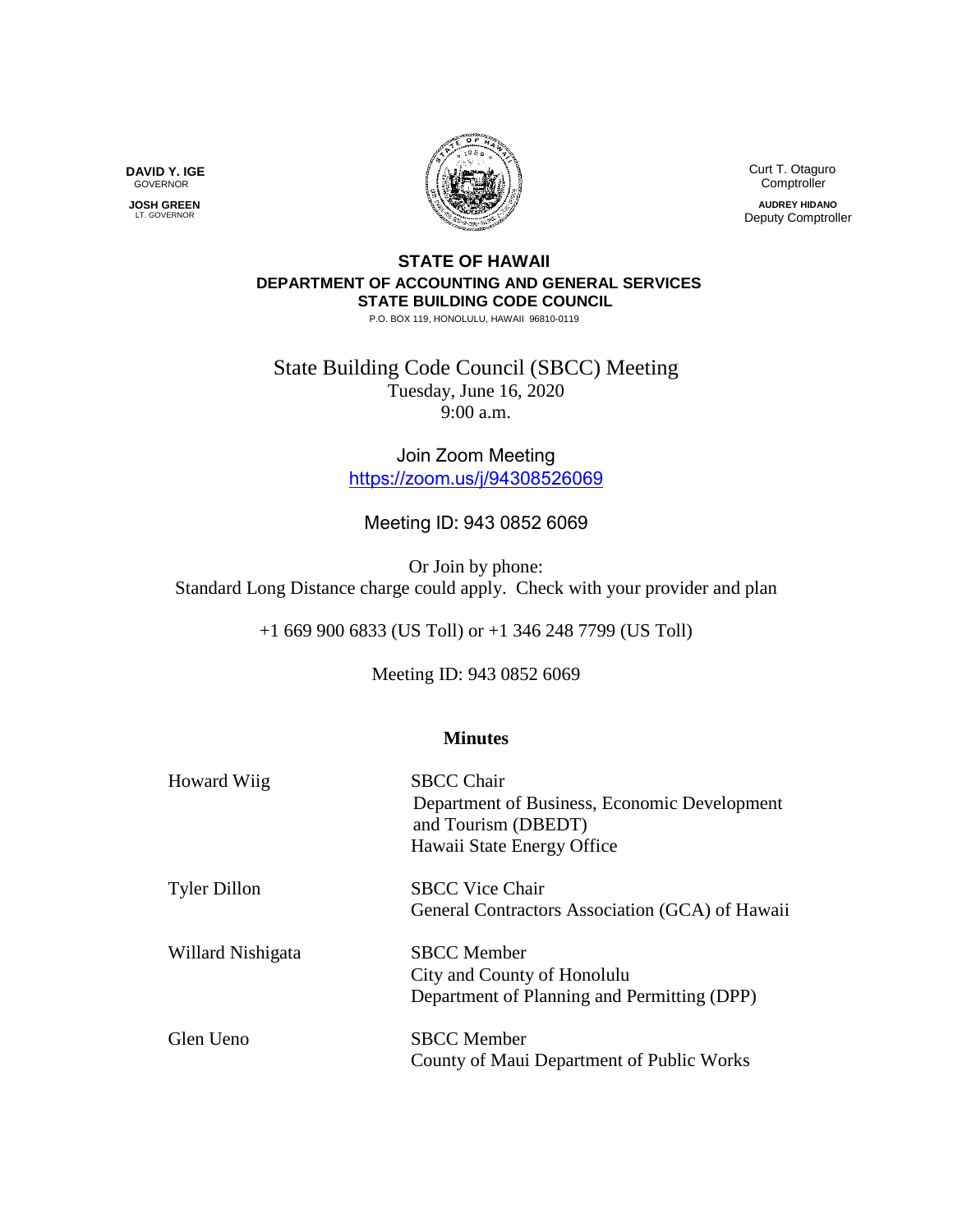State Building Code Council Minutes – June 16, 2020 Page 2 of 6

| Neal Tanaka                 | <b>SBCC</b> Member<br>Hawaii County Department of Public Works                                 |
|-----------------------------|------------------------------------------------------------------------------------------------|
| Lloyd Rogers                | <b>SBCC</b> Member<br>State Fire Council (SFC)                                                 |
| Gregg Serikaku              | <b>SBCC</b> Member<br>Subcontractors Association of Hawaii                                     |
| Lyle Carden                 | <b>SBCC</b> Member<br><b>Structural Engineers Association of Hawaii</b><br>(SEAOH)             |
| <b>Richard Meyers</b>       | <b>SBCC</b> Member<br>American Institute of Architects (AIA)                                   |
| <b>Members Not Present:</b> |                                                                                                |
| Dennis Mendoza              | <b>SBCC</b> Member<br>Department of Labor and Industrial Relations<br>Elevator Division (DLIR) |
| Douglas Haigh               | <b>SBCC</b> Member<br>County of Kauai                                                          |
| <b>Other Attendees</b>      |                                                                                                |
| Stella Kam                  | Deputy Attorney General                                                                        |
| Kika Bukoski                | Plumbers and Fitters Local 675                                                                 |
| <b>Bill Brizee</b>          | <b>AIA</b>                                                                                     |
| <b>Gail Suzuki-Jones</b>    | Hawaii State Energy Office                                                                     |
| <b>Dwight Perkins</b>       | International Association of Plumbing and<br><b>Mechanical Officials</b>                       |
| Jess Leorna                 | Building Industry Association of Hawaii (BIA)<br><b>CEO</b>                                    |
| Mark Kennedy                | <b>BIA</b>                                                                                     |
| Peter Aiello                | <b>DAGS</b>                                                                                    |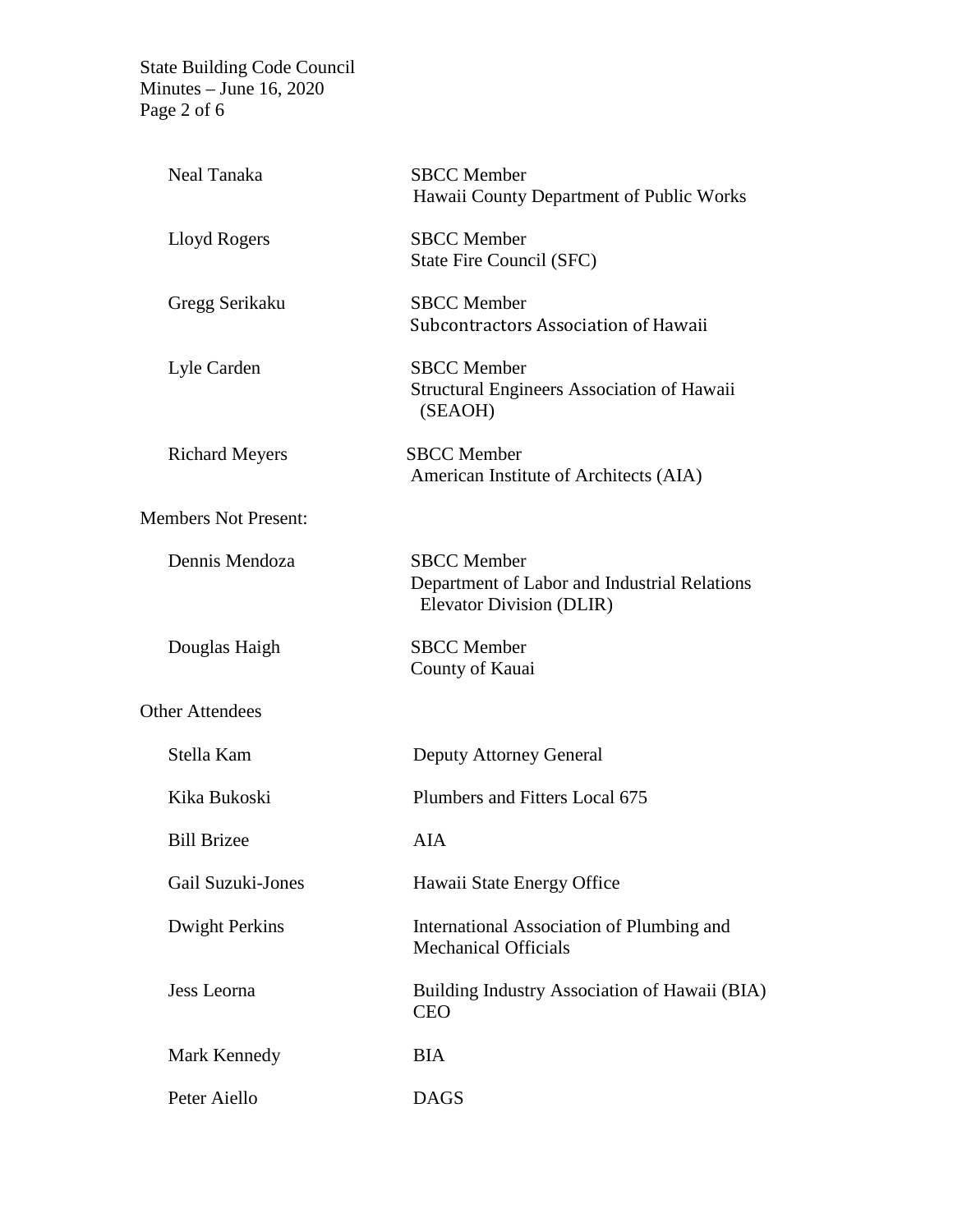State Building Code Council Minutes – June 16, 2020 Page 3 of 6

| Christopher Dela Ray | Pacific Resource Partnership |
|----------------------|------------------------------|
| Veronica Rocha       | <b>Energy Consultant</b>     |
| <b>Steve Randall</b> |                              |
|                      |                              |

1. Call to Order

Chair called the meeting order at 9:03 a.m.

2. Introductions and Public Comments

Mark Kennedy is the newly appointed SBCC member representing the BIA and replaces Tyler Dillon, who represented the GCA.

3. Review and approval of the minutes of the May 19, 2020

**Motion:** Member Carden motioned to approve the May 19, 2020, meeting minutes. The motion was seconded by member Kennedy and unanimously approved

- 4. Updates from the Investigative Committees:
	- a. Investigative committee for the Structural Provisions for the IBC and the IRC 2018 Editions

Member Carden stated that he had technical difficulties with the draft IBC/IRC, but will try to get it out today. The draft IRC includes merged AIA and SEOGH amendments and a merged IBC will be ready for review in about two weeks. Most of the IRC amendments are carryovers from the 2012 edition. He wondered about the inclusion of any part of IRC Section R104 that addresses the Duties of the Building Official, since the State is statutorily not allowed to administer or enforce the codes. Member Rogers stated that the Department of Hawaiian Home Lands and the Hawaii Housing Authority administer and develop State projects for one- and two family dwellings. The DAG Kam offered that the DBEDT's Hawaii Housing Finance and Development has developed a public/private partnership to fund affordable housing projects on private lands. Member Carden added that when conventional construction requirements contains structural elements exceeding the limits found in the IRC, alternative provisions may be used. He compared wind design criteria and terminology differences in the IBC and the IRC. There are also differences in wind speed for different areas of each island.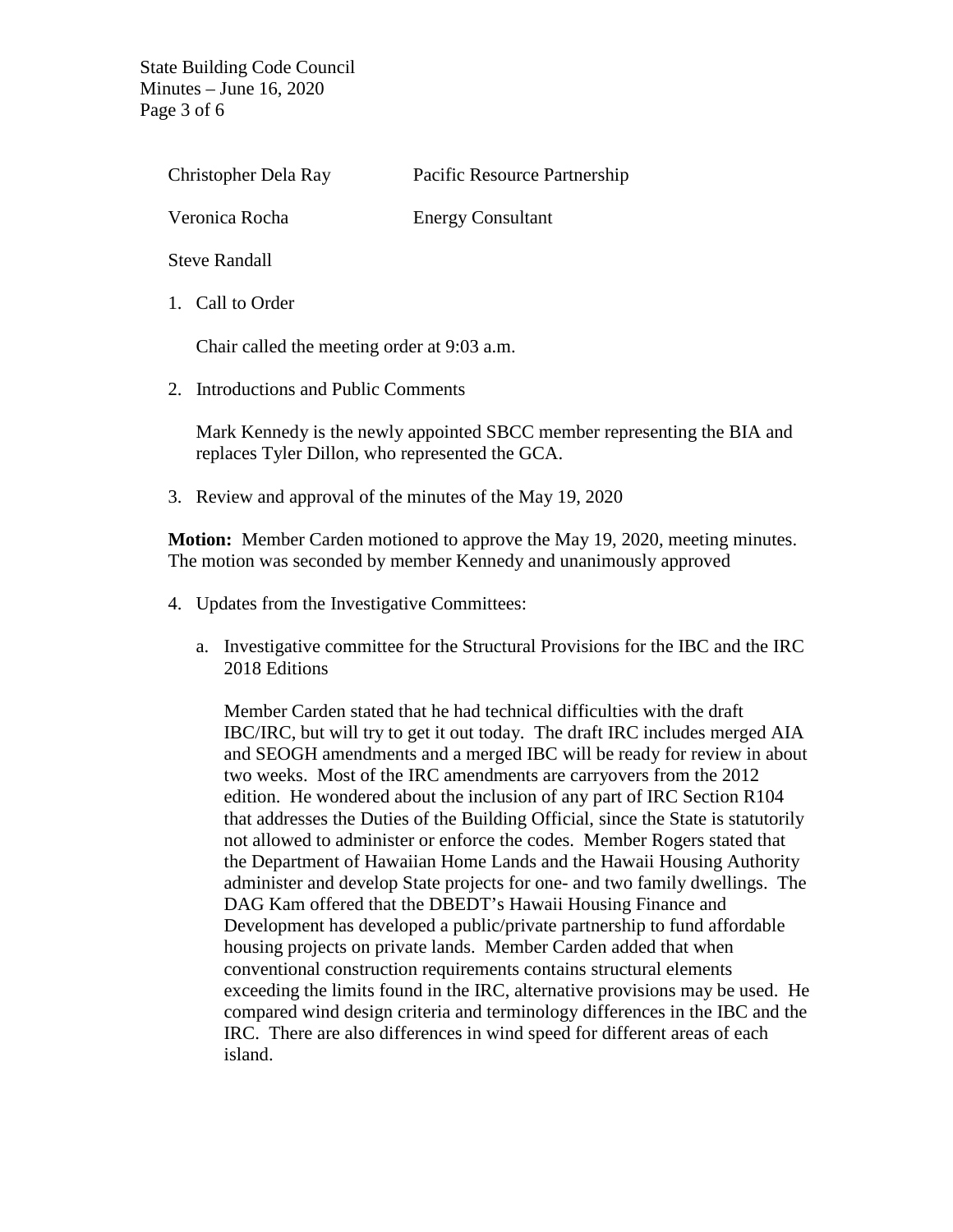State Building Code Council Minutes – June 16, 2020 Page 4 of 6

> b. Investigative committee for the Non-Structural Provisions of the IBC and the IRC 2018 Editions

Member Myers stated most of the amendments were drafted by former SBCC member and AIA representative, Jim Reinhardt. He reviewed provisions for termite treatment, water proofing for foundation walls, and using natural wood, like redwood and ohia for foundations, even where termite infestation is heavy. Products like polystyrene were deemed unsuitable for foundation walls in Hawaii. Chapter 11 of the IRC covers energy efficiency like a reduced version of the energy code. Edge protection from corrosion was also addressed. Appendix Q of the IRC has requirements for tiny homes and amendments will include square footage increases, along with structural requirements.

c. Investigative committee for the International Energy Conservation Code (IECC) 2018 Edition

Chair Wiig stated that Honolulu adopted the IECC 2015 edition with amendments and a webinar is being planned. It will include electric vehicle readiness in buildings. Consideration is being given to adopting the IECC 2021 edition, which will be published in October 2020, instead of the 2018 edition. A comparison shows a vast improvement in energy efficiency.

d. Investigative committee for the Uniform Plumbing Code (UPC)

Member Serikaku stated the UPC 2021 edition has been published and the committee is awaiting copies so a review can proceed. Any significant changes will be evaluated.

e. Investigative committee for the Green Code 2018 Edition

There was no update.

f. Investigative committee for the Mechanical Code

There was no update.

g. Investigative committee for the State Fire Code (National Fire Protection Association 1 Fire Code 2018 Edition)

The investigative committee is evaluating new proposed revisions. Once approved by the State Fire Council, the SBCC will be asked for comments and recommendations.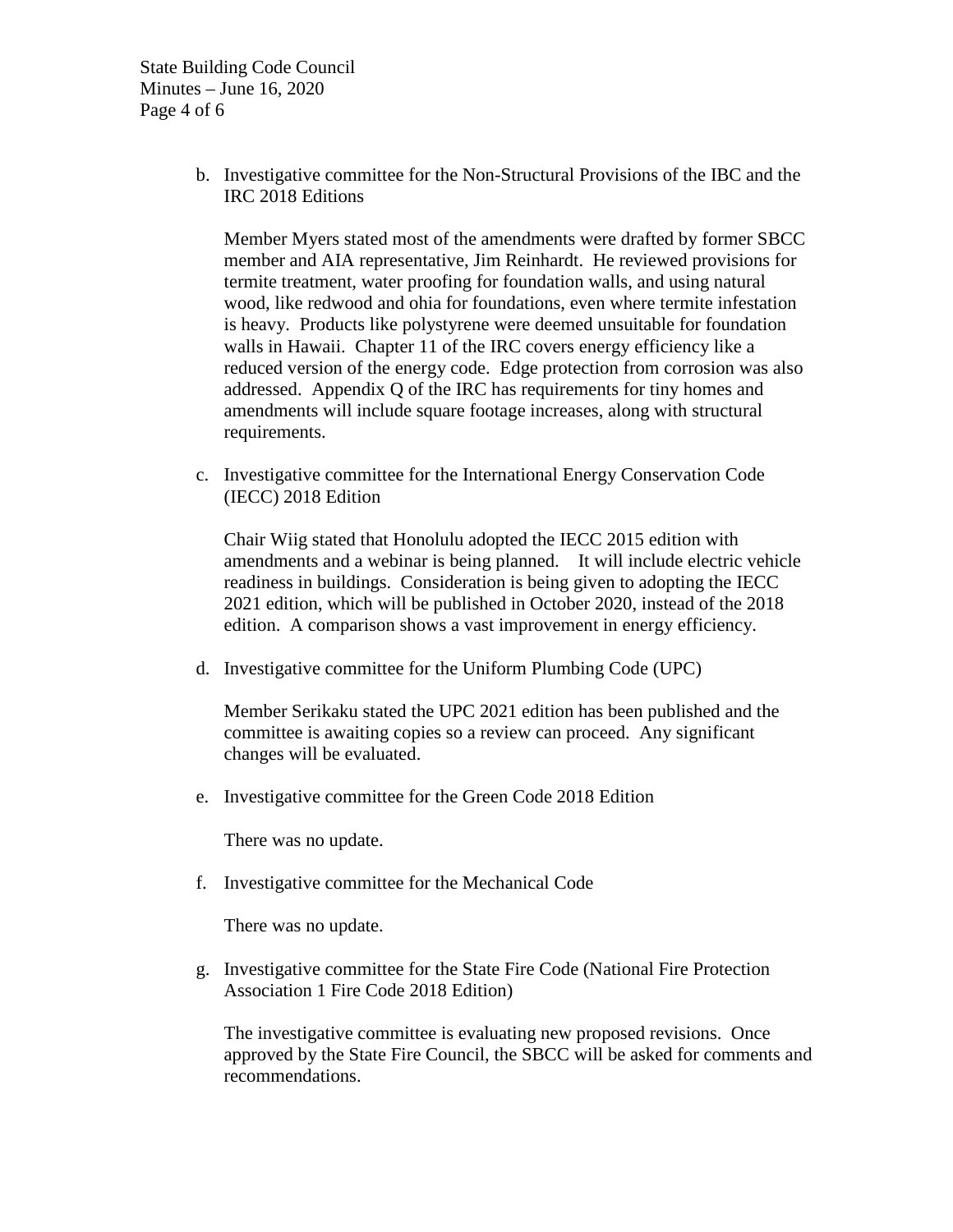h. Investigative committee for the Energy Efficiency Code Coordination

The committee will have another meeting in August 2020.

i. Investigative committee for the State Elevator Code

There was no update.

j. Investigative committee for the International Existing Building Code 2018 Edition

Draft amendments will be included in the IBC amendments.

k. Investigative committee for Boiler and Pressure Vessels

There was no update.

l. Investigative committee on Health Care Facility Guidelines

There was no update.

5. Update on communication and training

Chair Wiig stated there will be a webinar on Thursday, June 18, 2020, regarding ultraviolet lighting that has shown evidence of limiting the dangers of virus exposures, and is currently being used in hospitals. Anyone interested in attending can contact the Chair.

6. Update on county and state adoption of building codes

Hawaii County is moving to adopt the IBC/IRC 2012 editions and the National Electrical Code 2017 edition effective August 2, 2020. The IECC 2015 edition is scheduled for adoption in September 2020.

- 7. Discussion of possible agenda item(s) for next Council meeting
	- a. Discussion of the IBC/IRC 2018 edition.
	- b. Discussion of the IECC 2018/2021 editions.
	- c. Election of the SBCC Vice Chair